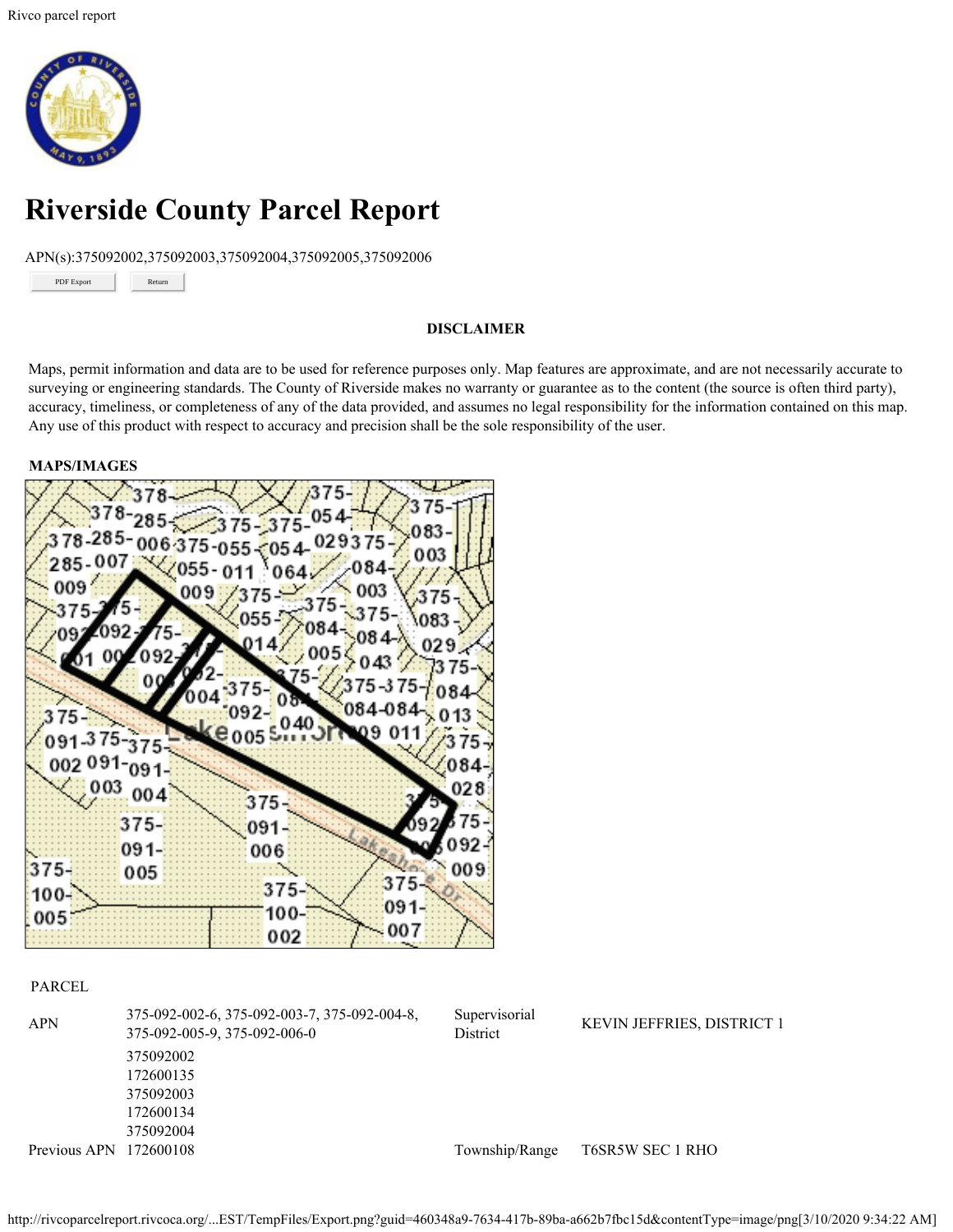|            | 375092005<br>172600105<br>375092006<br>172600057         |                  |                                         |
|------------|----------------------------------------------------------|------------------|-----------------------------------------|
|            | 375092002<br><b>BLUE LAKE DEV INC</b>                    |                  |                                         |
|            | 375092003<br><b>BLUE LAKE DEV INC</b>                    |                  |                                         |
| Owner Name | 375092004<br><b>BLUE LAKE DEV INC</b>                    | Elevation        | $1312$ ft                               |
|            | 375092005<br><b>BLUE LAKE DEV INC</b>                    |                  |                                         |
|            | 375092006<br><b>BLUE LAKE DEV INC</b>                    |                  |                                         |
|            | 375092002<br>NOT AVAILABLE                               |                  |                                         |
|            | 375092003<br><b>NOT AVAILABLE</b>                        |                  |                                         |
|            | 375092004<br><b>NOT AVAILABLE</b>                        | Thomas Bros. Map |                                         |
| Address    | 375092005<br><b>NOT AVAILABLE</b>                        | Page/Grid        | PAGE: 866, GRID: A3                     |
|            | 375092006<br><b>NOT AVAILABLE</b>                        |                  |                                         |
|            | 375092002<br>3810 DURBIN ST<br><b>IRVINDALE CA 91706</b> |                  |                                         |
|            | 375092003<br>3810 DURBIN ST<br><b>IRVINDALE CA 91706</b> |                  |                                         |
| Mailing    | 375092004<br>3810 DURBIN ST<br><b>IRVINDALE CA 91706</b> |                  | Indian Tribal Land NOT IN A TRIBAL LAND |
| Address    | 375092005                                                |                  |                                         |

3810 DURBIN ST IRVINDALE CA 91706

375092006 3810 DURBIN ST

http://rivcoparcelreport.rivcoca.org/...EST/TempFiles/Export.png?guid=460348a9-7634-417b-89ba-a662b7fbc15d&contentType=image/png[3/10/2020 9:34:22 AM]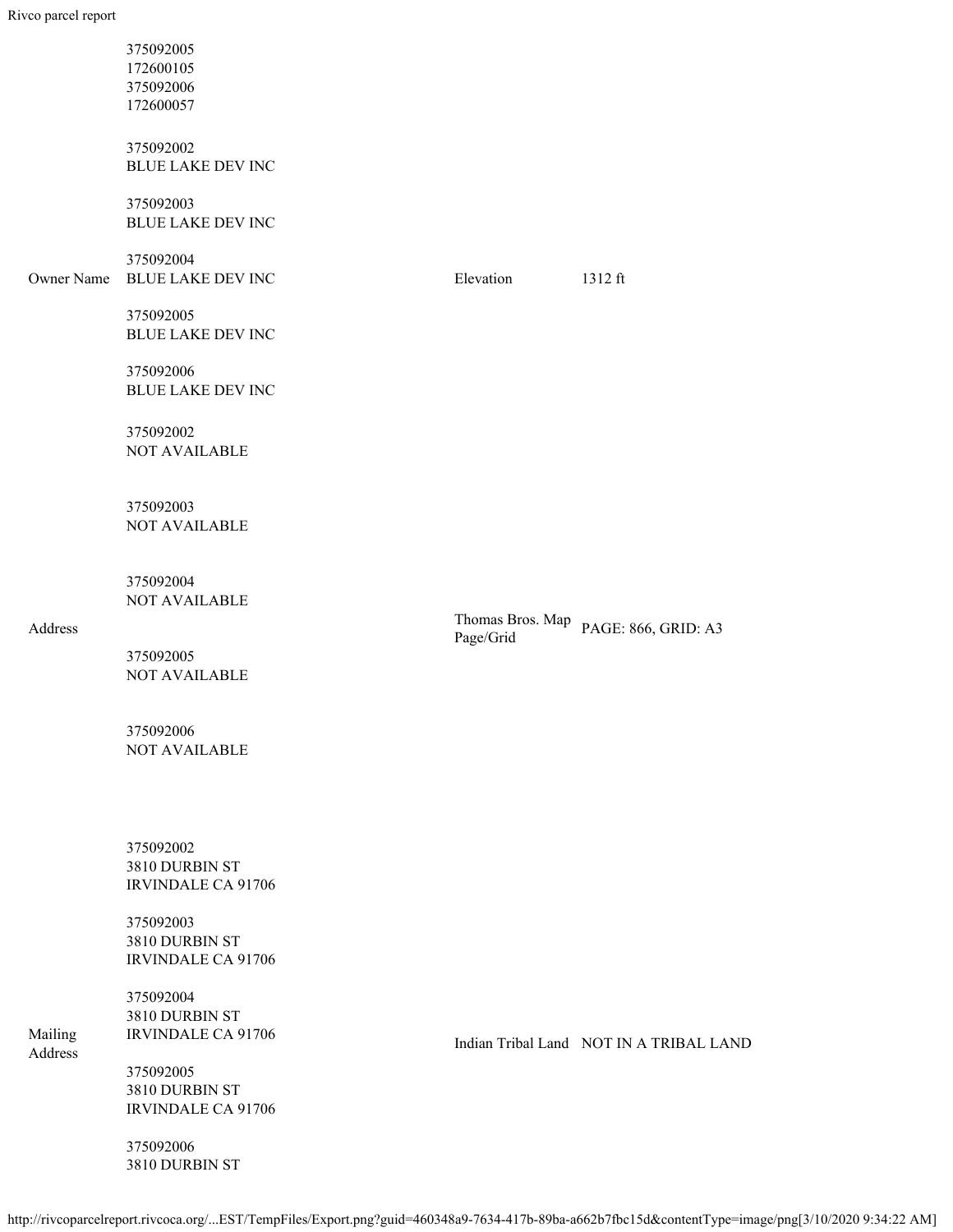## IRVINDALE CA 91706

|                      | 375092002<br>Recorded Book/Page: MB 9/65<br>Subdivsion Name: LAKE SHORE DR ADD<br>Lot/Parcel: 17<br>Block:<br>Tract Number: |                              |                                                         |  |  |
|----------------------|-----------------------------------------------------------------------------------------------------------------------------|------------------------------|---------------------------------------------------------|--|--|
|                      | 375092003<br>Recorded Book/Page: MB 9/65<br>Subdivsion Name: LAKE SHORE DR ADD<br>Lot/Parcel:<br>Block: 17<br>Tract Number: |                              |                                                         |  |  |
| Legal<br>Description | 375092004<br>Recorded Book/Page: MB 9/65<br>Subdivsion Name: LAKE SHORE DR ADD<br>Lot/Parcel:<br>Block: 17<br>Tract Number: | City Boundary                | <b>LAKE ELSINORE</b>                                    |  |  |
|                      | 375092005<br>Recorded Book/Page: MB 9/65<br>Subdivsion Name: LAKE SHORE DR ADD<br>Lot/Parcel:<br>Block: 16<br>Tract Number: |                              |                                                         |  |  |
|                      | 375092006<br>Recorded Book/Page: MB 9/65<br>Subdivsion Name: LAKE SHORE DR ADD<br>Lot/Parcel:<br>Block: 14<br>Tract Number: |                              |                                                         |  |  |
|                      | 375092002<br>Recorded lot size is 0.62 acres                                                                                | City Spheres of<br>influence | NOT IN A CITY SPHERE                                    |  |  |
|                      | 375092003<br>Recorded lot size is 0.61 acres                                                                                |                              |                                                         |  |  |
| Lot Size             | 375092004<br>Recorded lot size is 0.20 acres                                                                                |                              | March Joint Powers NOT IN THE JURISDICTION OF THE MARCH |  |  |
|                      | 375092005<br>Recorded lot size is 2.59 acres                                                                                | Authority                    | JOINT POWERS AUTHORITY                                  |  |  |
|                      | 375092006<br>Recorded lot size is 0.24 acres                                                                                |                              |                                                         |  |  |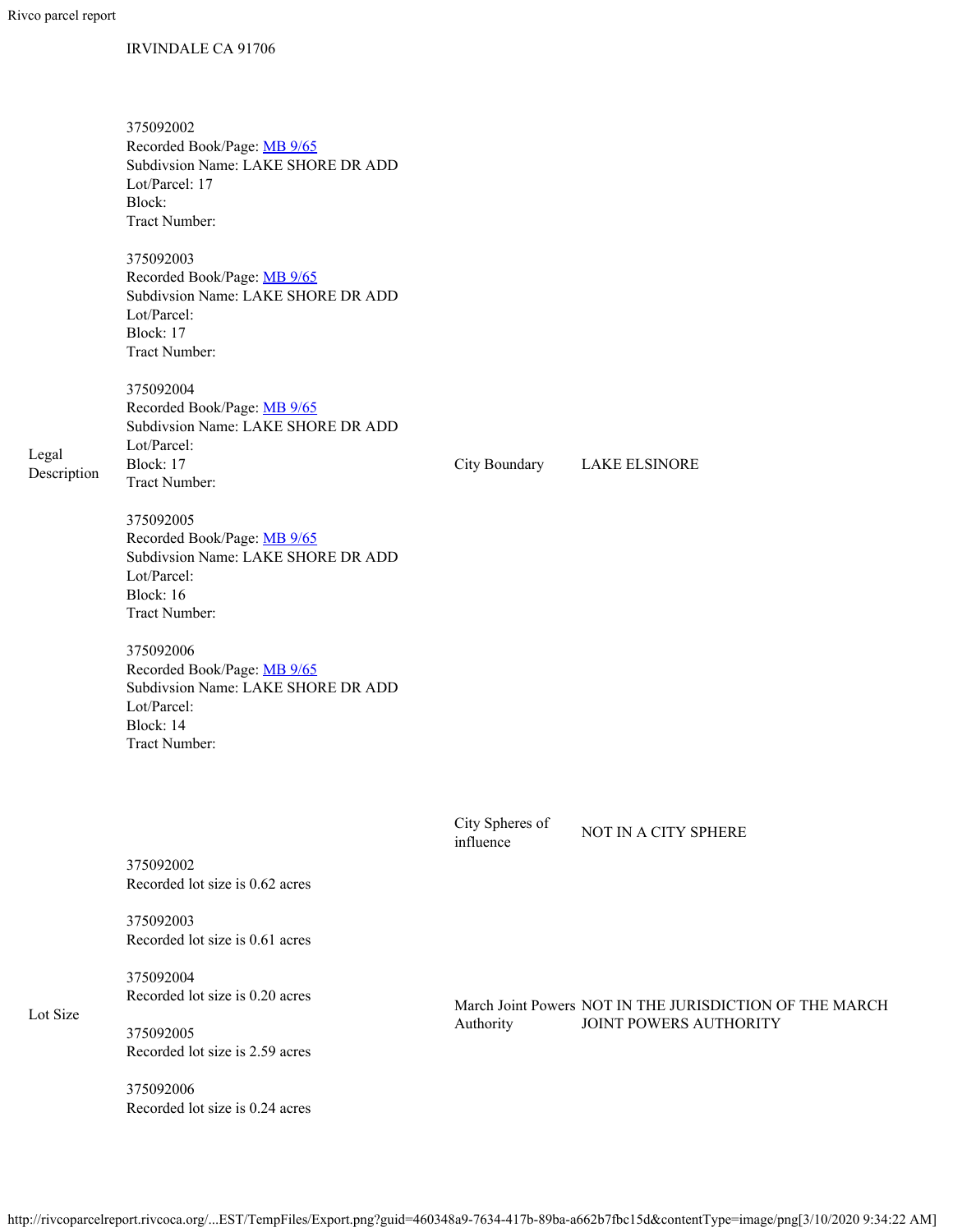|                            | 375092002<br>Year Constructed:<br>Baths:<br>Bedrooms:<br>Construction Type:<br>Garage Type:<br>Property Area (sq ft):<br>Roof Type:<br>Stories:<br>Pool: NO<br>Central Cool: NO<br>Central Heat: NO |                        |                              |
|----------------------------|-----------------------------------------------------------------------------------------------------------------------------------------------------------------------------------------------------|------------------------|------------------------------|
|                            | 375092003<br>Year Constructed:<br>Baths:<br>Bedrooms:<br>Construction Type:<br>Garage Type:<br>Property Area (sq ft):<br>Roof Type:<br>Stories:<br>Pool: NO<br>Central Cool: NO<br>Central Heat: NO |                        |                              |
| Property<br>Characteristes | 375092004<br>Year Constructed:<br>Baths:<br>Bedrooms:<br>Construction Type:<br>Garage Type:<br>Property Area (sq ft):<br>Roof Type:<br>Stories:<br>Pool: NO<br>Central Cool: NO<br>Central Heat: NO | County Service<br>Area | NOT IN A COUNTY SERVICE AREA |
|                            | 375092005<br>Year Constructed:<br>Baths:<br>Bedrooms:<br>Construction Type:<br>Garage Type:<br>Property Area (sq ft):<br>Roof Type:<br>Stories:<br>Pool: NO<br>Central Cool: NO<br>Central Heat: NO |                        |                              |
|                            | 375092006<br>Year Constructed:<br>Baths:<br>Bedrooms:<br>Construction Type:<br>Garage Type:<br>Property Area (sq ft):<br>Roof Type:                                                                 |                        |                              |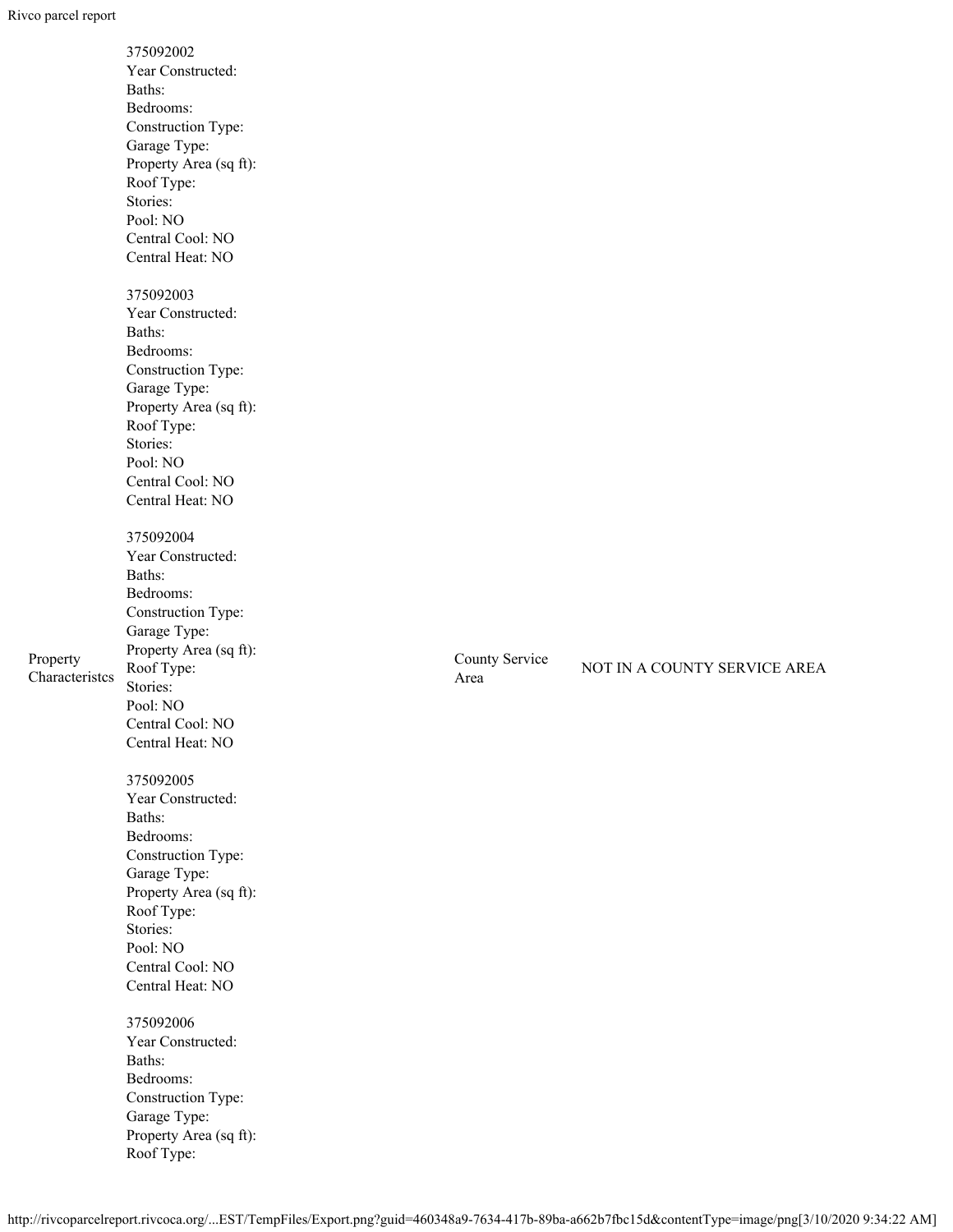Stories: Pool: NO Central Cool: NO Central Heat: NO

| Annexation<br>Date                                                                                       | N/A                                                                          |                                                                     |                                             |                                        |                                                                                                    | <b>LAFCO</b> Case<br>N/A                                           |                                                      |                                                         |                                        |  |
|----------------------------------------------------------------------------------------------------------|------------------------------------------------------------------------------|---------------------------------------------------------------------|---------------------------------------------|----------------------------------------|----------------------------------------------------------------------------------------------------|--------------------------------------------------------------------|------------------------------------------------------|---------------------------------------------------------|----------------------------------------|--|
| Proposals                                                                                                | N/A                                                                          |                                                                     |                                             |                                        |                                                                                                    |                                                                    |                                                      |                                                         |                                        |  |
| <b>PLANNING</b>                                                                                          |                                                                              |                                                                     |                                             |                                        |                                                                                                    |                                                                    |                                                      |                                                         |                                        |  |
| Specific Plans                                                                                           |                                                                              | NOT IN A SPECIFIC PLAN                                              |                                             | <b>Historic Preservation Districts</b> |                                                                                                    | <b>NOT IN A HISTORIC</b><br>PRESERVATION DISTRICT                  |                                                      |                                                         |                                        |  |
| Land Use Designations                                                                                    |                                                                              | <b>CITY</b>                                                         |                                             |                                        | <b>Agricultural Preserve</b>                                                                       |                                                                    | NOT IN AN AGRICULTRAL<br><b>PRESERVE</b>             |                                                         |                                        |  |
| General Plan Policy Overlays                                                                             |                                                                              | N/A                                                                 |                                             |                                        |                                                                                                    |                                                                    |                                                      |                                                         |                                        |  |
| Area Plan (RCIP)                                                                                         |                                                                              | Elsinore                                                            |                                             |                                        | Airport Influence Areas                                                                            |                                                                    | NOT IN AN AIRPORT INFLUENCE<br><b>AREA</b>           |                                                         |                                        |  |
| General Plan Policy Areas                                                                                |                                                                              | POLICY AREA                                                         | NOT IN A GENERAL PLAN                       |                                        | <b>Airport Compatibility Zones</b>                                                                 |                                                                    | <b>NOT IN AN AIRPORT</b><br><b>COMPATIBLITY AREA</b> |                                                         |                                        |  |
| Zoning Classifications (ORD.<br>348                                                                      |                                                                              |                                                                     | CHECK WITH THE CITY FOR<br>MORE INFORMATION |                                        | Areas                                                                                              | Zoning Districts and Zoning                                        |                                                      | <b>NOT IN A ZONING</b><br>DISTRICT/AREA                 |                                        |  |
| Zoning Overlays                                                                                          |                                                                              |                                                                     |                                             | NOT IN A ZONING OVERLAY                |                                                                                                    |                                                                    | <b>Community Advisory Councils</b>                   | NOT IN A COMMUNITY<br>ADVISORY COUNCIL                  |                                        |  |
| <b>Residential Permit Stats</b><br>N/A                                                                   |                                                                              |                                                                     |                                             |                                        |                                                                                                    |                                                                    |                                                      |                                                         |                                        |  |
| <b>ENVIRONMENTAL</b>                                                                                     |                                                                              |                                                                     |                                             |                                        |                                                                                                    |                                                                    |                                                      |                                                         |                                        |  |
| <b>CVMSHCP</b> (Coachella Valley Multi-<br><b>Species Habitat Conservation Plan) Plan</b><br><u>Area</u> |                                                                              | NOT IN A COACHELLA<br>VALLEY MSHCP FEE AREA                         |                                             |                                        | <b>WRMSHCP</b> (Western Riverside County<br>Multi-Species Habitat Conservation Plan)<br>Cell Group |                                                                    |                                                      | NOT IN A CELL<br><b>GROUP</b>                           |                                        |  |
| CVMSHCP (Coachella Valley Multi-<br>Species Habitat Conservation Plan)<br><b>Conservation Area</b>       |                                                                              | NOT COACHELLA VALLEY<br><b>CONSERVATION AREA</b>                    |                                             |                                        | WRMSHCP Cell Number                                                                                |                                                                    |                                                      | <b>NOT IN A CELL</b><br><b>NUMBER</b>                   |                                        |  |
| <b>CVMSHCP Fluvial Sand Transport Special</b><br>Provision Areas                                         |                                                                              | NOT IN A FLUVIAL SAND<br><b>TRANSPORT SPECIAL</b><br>PROVISION AREA |                                             | Process)                               | HANS/ERP (Habitat Acquisition and<br>Negotiation Strategy/Expedited Review                         |                                                                    |                                                      | NOT IN A<br><b>HANS/ERP</b><br><b>PROJECT</b>           |                                        |  |
| <b>WRMSHCP (Western Riverside County</b><br><b>Multi-Species Habitat Conservation Plan)</b><br>Plan Area |                                                                              | <b>WESTERN RIVERSIDE</b><br><b>COUNTY</b>                           |                                             |                                        | Vegetation (2005)                                                                                  |                                                                    |                                                      | <b>URBAN</b><br><b>INTERFACE</b><br><b>MAPPING UNIT</b> |                                        |  |
| Fire                                                                                                     |                                                                              |                                                                     |                                             |                                        |                                                                                                    |                                                                    |                                                      |                                                         |                                        |  |
|                                                                                                          | Fire Hazard Classification (Ord. 787) VERY HIGH Fire Responsibility Area LRA |                                                                     |                                             |                                        |                                                                                                    |                                                                    |                                                      |                                                         |                                        |  |
| DEVELOPMENT FEES                                                                                         |                                                                              |                                                                     |                                             |                                        |                                                                                                    |                                                                    |                                                      |                                                         |                                        |  |
| <b>CVMSHCP</b> (Coachella Valley Multi-Species Habitat<br>Conservation Plan) Fee Area (Ord 875)          |                                                                              | NOT IN A COACHELLA<br>VALLEY MSHCP FEE AREA Benefit District)       |                                             | RBBD (Road & Bridge                    |                                                                                                    | <b>DISTRICT</b>                                                    | <b>NOT IN A ROAD</b><br><b>BRIDGE BENEFIT</b>        |                                                         |                                        |  |
| WRMSHCP (Western Riverside County Multi-Species<br>Habitat Conservation Plan) Fee Area (Ord. 810)        |                                                                              |                                                                     | <b>WESTERN RIVERSIDE</b><br><b>COUNTY</b>   |                                        |                                                                                                    | DIF (Development Impact<br>Fee Area Ord. 659)                      |                                                      |                                                         | ELSINORE, AREA 15                      |  |
| Western TUMF (Transportation Uniform Mitigation<br>Fee Ord. 824)                                         |                                                                              |                                                                     | IN OR PARTIALLY WITHIN<br>A TUMF FEE AREA   |                                        |                                                                                                    | SKR Fee Area (Stephen's<br>Kagaroo Rat Ord. 663.10)<br><b>AREA</b> |                                                      | NOT IN THE SKR FEE                                      |                                        |  |
| Eastern TUMF (Transportation Uniform Mitigation Fee NOT IN THE EASTERN<br>Ord. 673)                      |                                                                              |                                                                     |                                             | TUMF FEE AREA                          |                                                                                                    | DA (Development<br>Agreements)                                     |                                                      | NOT IN A                                                | <b>DEVELOPMENT</b><br><b>AGREEMENT</b> |  |

http://rivcoparcelreport.rivcoca.org/...EST/TempFiles/Export.png?guid=460348a9-7634-417b-89ba-a662b7fbc15d&contentType=image/png[3/10/2020 9:34:22 AM]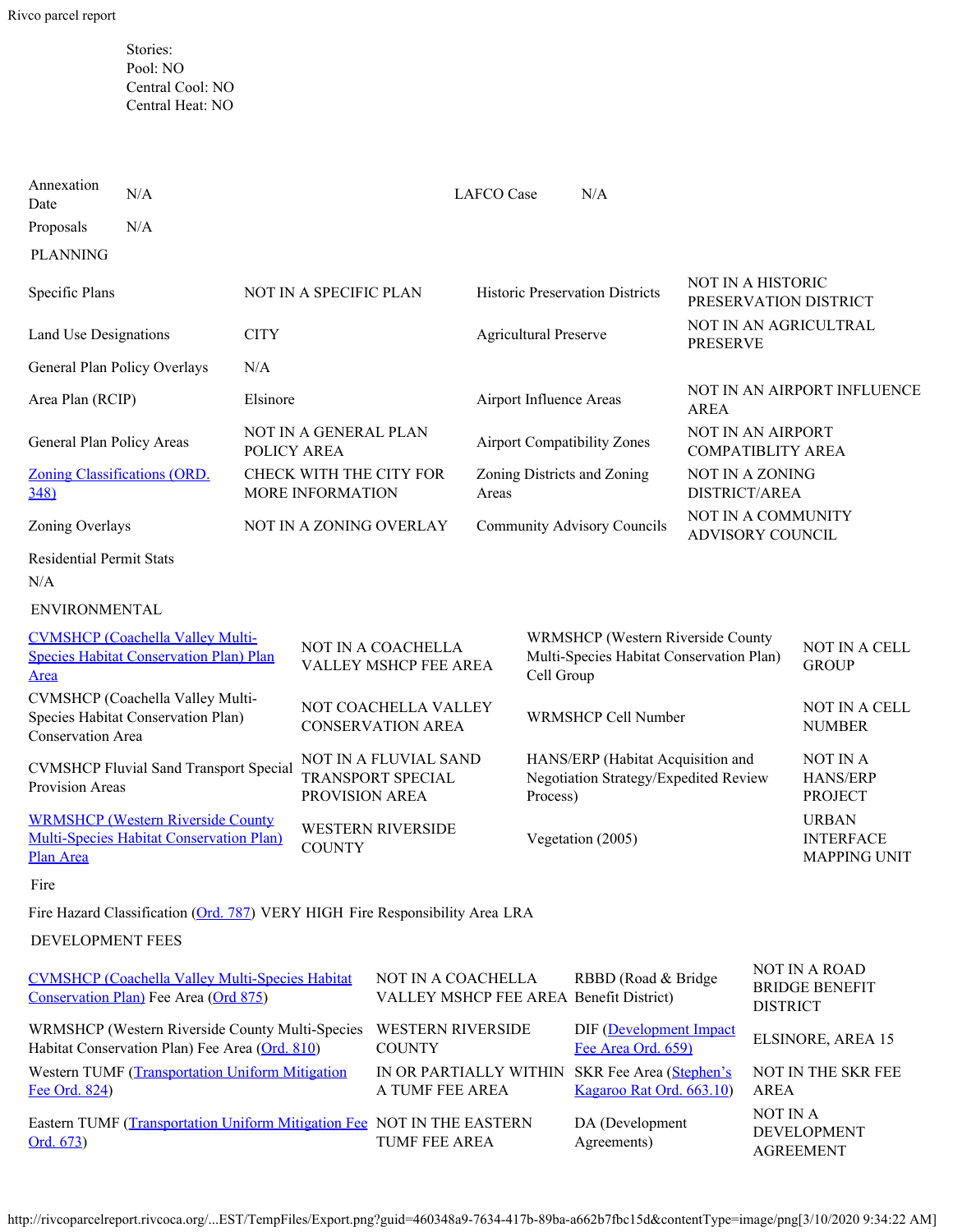Rivco parcel report

### **TRANSPORTATION**

|                                        |                 |                                                                                                                                                                                                                                                                                                                                                                                                                                                                                                                                                                                                                                                                                                                                                                                                                         | Road Book Page                                                                                                                                                                                                                | 39                                        |
|----------------------------------------|-----------------|-------------------------------------------------------------------------------------------------------------------------------------------------------------------------------------------------------------------------------------------------------------------------------------------------------------------------------------------------------------------------------------------------------------------------------------------------------------------------------------------------------------------------------------------------------------------------------------------------------------------------------------------------------------------------------------------------------------------------------------------------------------------------------------------------------------------------|-------------------------------------------------------------------------------------------------------------------------------------------------------------------------------------------------------------------------------|-------------------------------------------|
| Circulation<br><b>Element Ultimate</b> |                 | IN OR PARTIALLY WITHIN A<br><b>CIRCULATION ELEMENT RIGHT-OF-WAY</b>                                                                                                                                                                                                                                                                                                                                                                                                                                                                                                                                                                                                                                                                                                                                                     | <b>Transportation Agreements</b>                                                                                                                                                                                              | <b>NOT IN A TRANS</b><br><b>AGREEMENT</b> |
| Right-of-Way                           |                 |                                                                                                                                                                                                                                                                                                                                                                                                                                                                                                                                                                                                                                                                                                                                                                                                                         | CETAP (Community and Environmental<br><b>Transportation Acceptability Process) Corridors</b>                                                                                                                                  | <b>NOT IN A CETAP</b><br><b>CORRIDOR</b>  |
| <b>HYDROLOGY</b>                       |                 |                                                                                                                                                                                                                                                                                                                                                                                                                                                                                                                                                                                                                                                                                                                                                                                                                         |                                                                                                                                                                                                                               |                                           |
| Flood Plan Review                      |                 | *MAYBE REQUIRED, CONTACT RIVERSIDE COUNTY FLOOD CONTROL TO<br><b>VERIFY</b>                                                                                                                                                                                                                                                                                                                                                                                                                                                                                                                                                                                                                                                                                                                                             | Watershed                                                                                                                                                                                                                     | <b>SAN JACINTO</b><br><b>VALLEY</b>       |
| Water District                         |                 | WESTERN MUNICIPAL WATER DISTRICT                                                                                                                                                                                                                                                                                                                                                                                                                                                                                                                                                                                                                                                                                                                                                                                        |                                                                                                                                                                                                                               |                                           |
| <b>Flood Control</b><br>District       |                 | RIVERSIDE COUNTY FLOOD CONTROL DISTRICT                                                                                                                                                                                                                                                                                                                                                                                                                                                                                                                                                                                                                                                                                                                                                                                 |                                                                                                                                                                                                                               |                                           |
| <b>GEOLOGIC</b>                        |                 |                                                                                                                                                                                                                                                                                                                                                                                                                                                                                                                                                                                                                                                                                                                                                                                                                         |                                                                                                                                                                                                                               |                                           |
| Fault Zone                             | <b>COUNTY</b>   | <b>FAULT ZONE</b>                                                                                                                                                                                                                                                                                                                                                                                                                                                                                                                                                                                                                                                                                                                                                                                                       |                                                                                                                                                                                                                               |                                           |
| Faults                                 | NOT IN A        | <b>FAULT LINE</b><br>Sensitivity                                                                                                                                                                                                                                                                                                                                                                                                                                                                                                                                                                                                                                                                                                                                                                                        | LOW POTENTIAL (L): FOLLOWING A LITERATURE SEARCH, RECORDS CHECK AND A<br>Paleontological FIELD SURVEY, AREAS MAY BE DETERMINED BY A QUALIFIED VERTEBRATE<br>PALEONTOLOGIST AS HAVING LOW POTENTIAL FOR CONTAINING SIGNIFICANT |                                           |
| Liquefaction<br>Potential              | <b>MODERATE</b> |                                                                                                                                                                                                                                                                                                                                                                                                                                                                                                                                                                                                                                                                                                                                                                                                                         | PALEONTOLOGICAL RESOURCES SUBJECT TO ADVERSE IMPACTS.                                                                                                                                                                         |                                           |
| Subsidence SUSCEPTIBLE                 |                 |                                                                                                                                                                                                                                                                                                                                                                                                                                                                                                                                                                                                                                                                                                                                                                                                                         |                                                                                                                                                                                                                               |                                           |
| <b>MISCELLANEOUS</b>                   |                 |                                                                                                                                                                                                                                                                                                                                                                                                                                                                                                                                                                                                                                                                                                                                                                                                                         |                                                                                                                                                                                                                               |                                           |
| <b>School District</b>                 |                 | <b>LAKE ELSINORE UNIFIED</b>                                                                                                                                                                                                                                                                                                                                                                                                                                                                                                                                                                                                                                                                                                                                                                                            |                                                                                                                                                                                                                               |                                           |
| Communities                            |                 | <b>LAKE ELSINORE</b>                                                                                                                                                                                                                                                                                                                                                                                                                                                                                                                                                                                                                                                                                                                                                                                                    |                                                                                                                                                                                                                               |                                           |
| Lighting (Ord. 655) ZONE: B            |                 |                                                                                                                                                                                                                                                                                                                                                                                                                                                                                                                                                                                                                                                                                                                                                                                                                         |                                                                                                                                                                                                                               |                                           |
| 2010 Census Tract 430.06               |                 |                                                                                                                                                                                                                                                                                                                                                                                                                                                                                                                                                                                                                                                                                                                                                                                                                         |                                                                                                                                                                                                                               |                                           |
| Farmland                               |                 | <b>OTHER LANDS</b>                                                                                                                                                                                                                                                                                                                                                                                                                                                                                                                                                                                                                                                                                                                                                                                                      |                                                                                                                                                                                                                               |                                           |
| <b>Special Notes</b>                   |                 | NO SPECIAL NOTES                                                                                                                                                                                                                                                                                                                                                                                                                                                                                                                                                                                                                                                                                                                                                                                                        |                                                                                                                                                                                                                               |                                           |
| Tax Rate Areas                         |                 | 005029 - CITY OF LAKE ELSINORE ANX<br>005029 - CO FREE LIBRARY<br>005029 - CO STRUCTURE FIRE PROTECTION<br>005029 - CSA 152<br>005029 - ELS MURRIETA ANZA RESOURCE CONS<br>005029 - ELSINORE AREA ELEM SCHOOL FUND<br>005029 - ELSINORE VALLEY CEMETERY<br>005029 - ELSINORE VALLEY MUNICIPAL WATER<br>005029 - FLOOD CONTROL ADMIN<br>005029 - FLOOD CONTROL ZN 3<br>005029 - GENERAL<br>005029 - GENERAL PURPOSE<br>005029 - LAKE ELSINORE UNI IMP NO 96-1<br>005029 - LAKE ELSINORE UNIFIED<br>005029 - MT SAN JACINTO JR COLLEGE<br>005029 - MWD WEST 1302999<br>005029 - NW MOSQUITO & VECTOR CNTL DIST<br>005029 - RDV RANCHO LAGUNA 2<br>005029 - RIV CO REGIONAL PARK & OPEN SP<br>005029 - RIVERSIDE CO OFC OF EDUCATION<br>005029 - SO. CALIF, JT(19, 30, 33, 36, 37, 56)<br>005029 - WESTERN MUNICIPAL WATER |                                                                                                                                                                                                                               |                                           |
|                                        |                 | Department of Enviromental Health Permits                                                                                                                                                                                                                                                                                                                                                                                                                                                                                                                                                                                                                                                                                                                                                                               |                                                                                                                                                                                                                               |                                           |

## **Septic Permits**

Record Id Application Date Plan Check Approved Date Final Inspection Date Approved Date